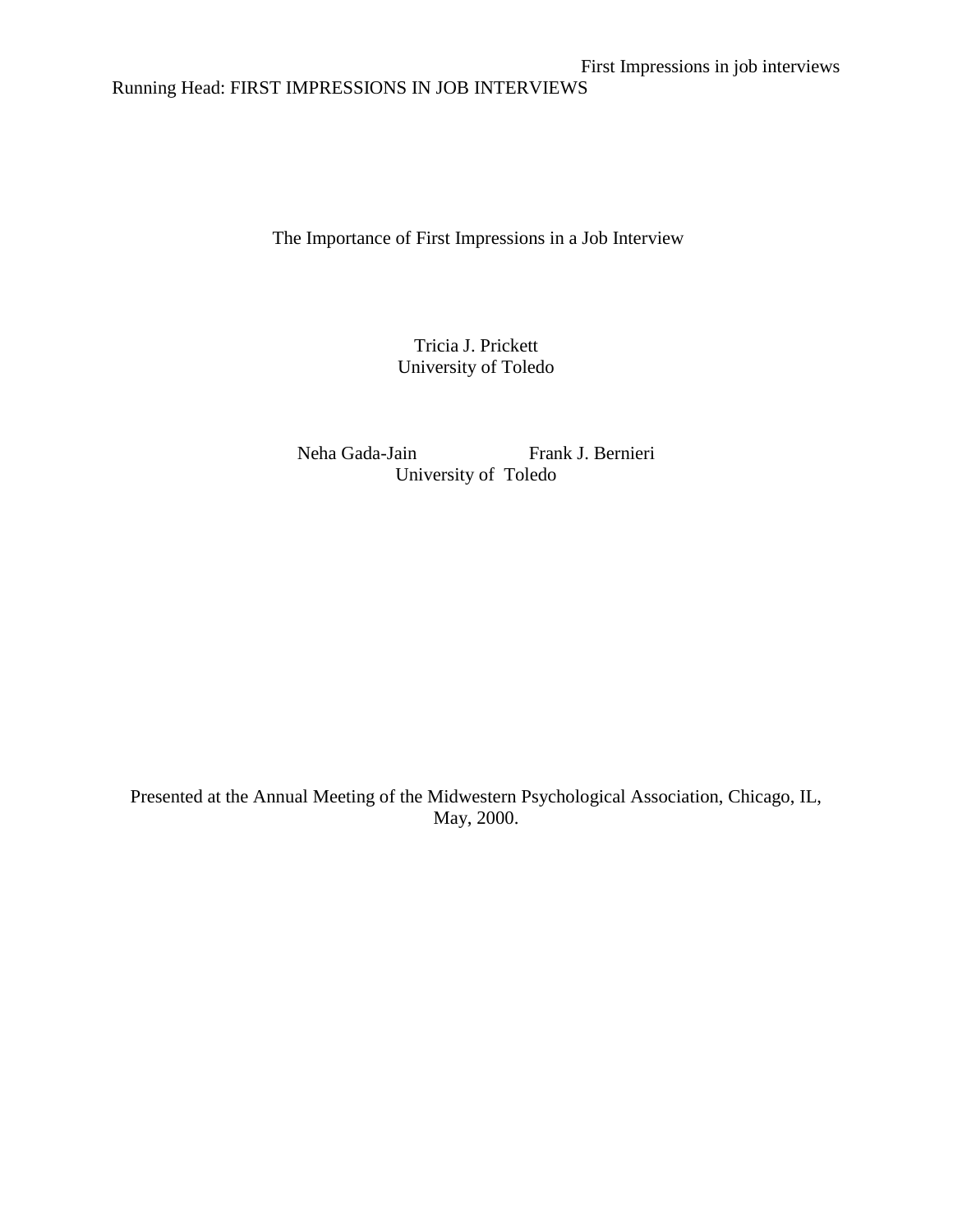#### Abstract

In the present study, naive observers evaluated the initial greeting that took place within 59 employment interviews. Two trained interviewers conducted each employment interview, which was videotaped. After each twenty-minute interview, the two interviewers completed a post-interview questionnaire evaluating the candidates on their interview performance, behavior, rapport, and professional skills. These evaluations constituted the interview outcome criteria that we attempted to predict. Brief video clips were extracted from the recordings such that each began when the interviewee knocked on the door and ended five seconds after the interviewee sat down. Only the interviewee could be seen on the video. The video clips were shown to naïve observers who rated the interviewees on 12 interpersonal attributes, among these were hirable, competence, and warmth. These judgements were used to predict the outcome of the interview, operationalized as the mean of the two interviewers' assessments. Naïve observer judgments based on the initial 20-seconds significantly predicted interviewers' assessments who questioned the applicants for over 20 minutes. The present study showed that a personnel director's assessment of an applicant's skill, knowledge and ability might be fixed as early as the initial greeting of the formal interview.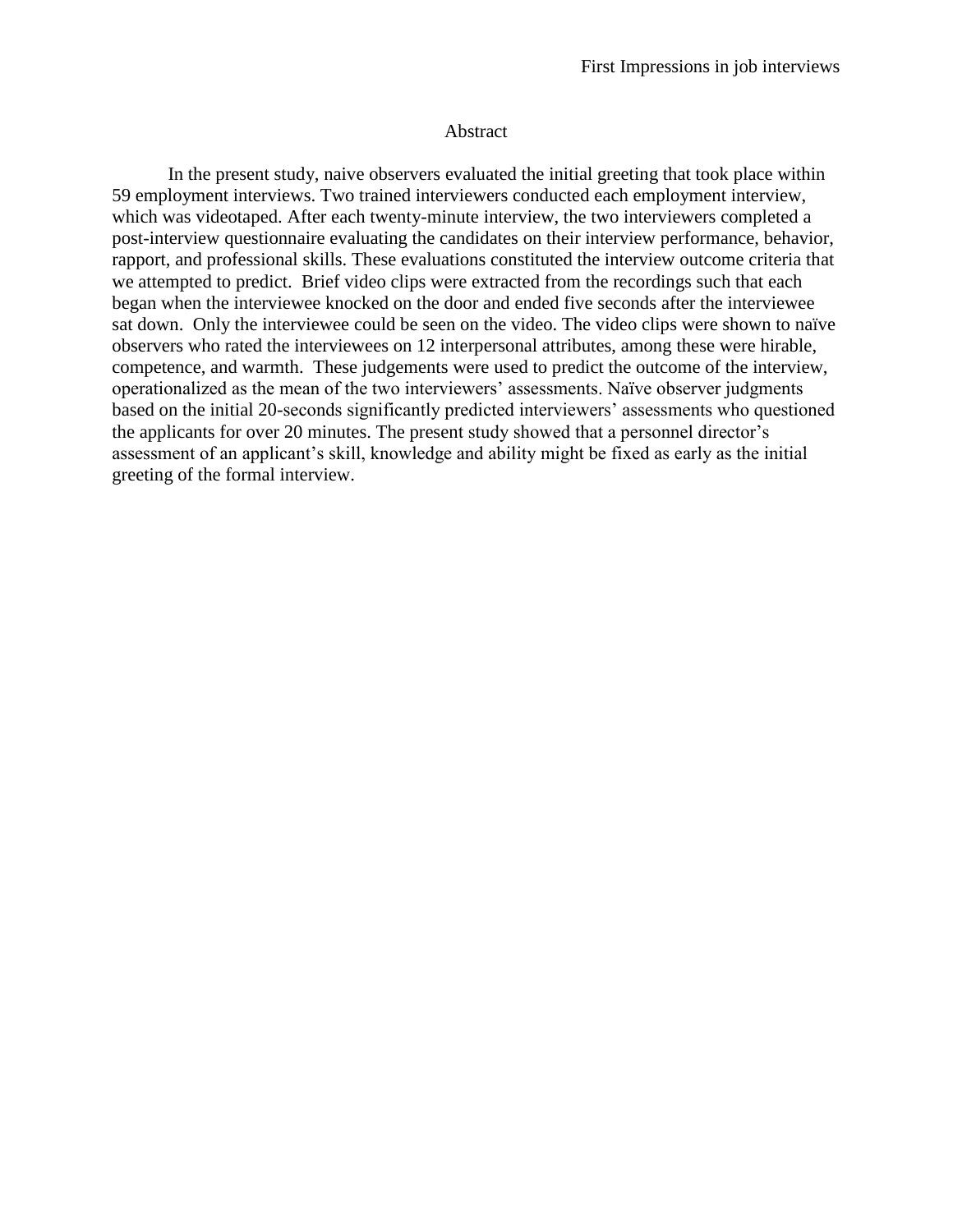### The Importance of First Impressions in a Job Interview

The employment interview remains the most widely accepted method for employee selection. Although the validity of the interview has been questioned (Ulrich & Trumbo, 1965; Schmitt, 1976; Wright, 1969), the employment interview today is considered to be valid and reliable (Harris, 1989; Huffcutt & Arthur, 1994; Wright, Lichtenfels, & Pursell, 1989). Recent studies suggest that interviews can be valid if they are structured and follow certain guidelines that can improve the standardization and diagnosticity of the interview (McDaniel, Whetzel, Schmidt, & Maurer, 1994; Williamson, Campion, Malos, Roehling, Campion, 1997; Campion, Plamer, & Campion, 1998).

Although structured interviews are the most reliable and valid form of interviewing, there are errors that need to be avoided (Berman, 1997). A common problem in interview evaluations involves the potential over reliance of first impressions (Berman, 1997; Lee, & Gura 1997). Current theories of interpersonal perception and social judgment describe our day-to-day impression formation process as one that is normally characterized by fast, automatic, heuristicbased perception processes that persevere because of a lack of effortful cognitive analysis and biased information processing (Gilbert, 1995).

We know, for example that the more an applicant is similar to the interviewer, the more highly the applicant will be rated higher on likable (Dabbs, 1969), competence (Gifford, & Wilkinson 1985), and confidence (Liden, Martin, & Parsons, 1993). Other biases can result from unconsciously applied stereotypes and prejudices (Blair & Banaji, 1996), not least of which is the ubiquitous "what is beautiful is good" halo effect where evaluations of others are determined by mere physical attractiveness (Dion, Berscheid, & Walster, 1972).

Furthermore, once an impression of another is formed it necessarily will influence our behavior toward that individual (Jones, 1990). In fact, our behavior may be affected in such a way that we may unwittingly cause that individual to behave, act, or appear in a manner that is consistent with out expectations (**e.g., Rosenthal, 1991; Snyder, 1984**). In other words, our first impressions can often lead to self-fulfilling prophecies (e.g., Jussim, 1986).

It has been argued that the pre-interview impressions of job candidates can influence an interviewer's post-interview evaluation by influencing how the interviewer conducts the interview (Dougherty, Turban & Callender, 1994) or by causing the interviewer to interpret the information collected during the interview in a manner that is consistent with their initial impression (Phillips & Dipboye, 1989; Merton, 1948; Dipboye, 1982).

Taken together, these biases in person perception and their subsequent effects on interaction behavior lead to the conclusion that the most obvious threat to the validity of an evaluation based on a structured interview is the immediate snap judgment that is often made very early on in the interview process, or perhaps even prior to it's onset (Berman, 1997). It is not only possible, it is likely that the final evaluations made by interviewers will be determined in large part, or at least anchored, by the first impression, which may have been formed at the initial handshake and introduction.

Although prevailing social psychological theory and data strongly predict that professional interviewers are likely to be guilty of "judging a book by its cover," there exists no direct empirical documentation of how important the first impression is in determining an interview outcome. The purpose of this study was to quantify the impact of the first impression on final applicant evaluations based on their interview performance. A sample of naïve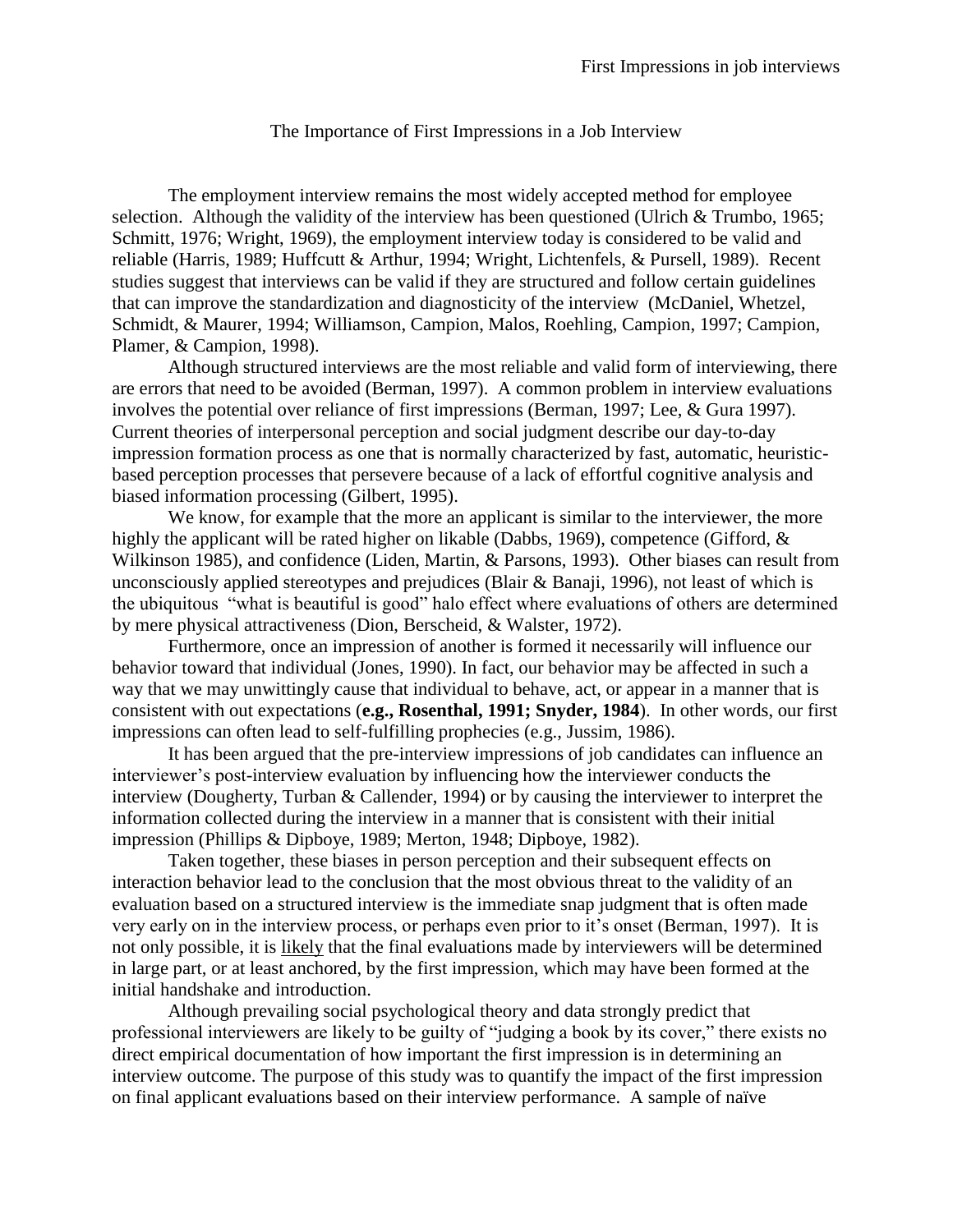First Impressions in job interviews observers watched a video recording of 59 different interviewees as they were greeted by two interviewers and were escorted to a seat. The video clip ended before the first prepared interview question was asked. We hypothesized that the impressions formed by these naïve observers who viewed only this "thin slice" of behavior (for a review and discussion of the "thin slice" literature, see Ambady, Bernieri, & Richeson, 2000) would significantly predict the final assessments made by trained interviewers following their  $15 - 25$  minute structured interview.

#### Method

### **Overview**

Naïve observers watched the first few seconds of 59 job interviews and rated each applicant on various attributes including hirability, competence, and warmth. These impressions were compared to final assessments made by two trained interviewers following a 20 minute structured interview and by one trained evaluator who observed the entire interview on videotape.

### The Interview

Interviewees. Undergraduates (11 males and 95 females) received extra credit for their participation. Roughly 20% of the sample were students enrolled in the business school, 20% were psychology majors, and the remaining 60% were students enrolled in an introductory psychology class.

Interviewers and evaluators. Each interview was conducted by a team of three assessors, two of whom actually conducted the interviewer while a third (whom we refer to as the *evaluator*) observed it later on videotape. Assessors rotated in and out of the roles of interviewer and evaluator across the set of interviews conducted. Advanced undergraduate psychology students ranging in age from 20 to 28 years served as assessors. Six female interviewers were chosen from fifteen applicants. The selection of each was based on their: (a) prior work experience, (b) plans to further their studies in Industrial or Organizational Psychology, (c) ability to pose questions confidently, and (d) successful completion of an interview training procedure. Four were Caucasian, one was Hispanic and one was Asian.

Interviewers completed four to five training sessions, each lasting about an hour. Interviewers memorized and rehearsed an interview protocol (Appendix A). The interviewers role-played with one another during the first session. The second session consisted of mock interviews with a confederate portraying three types of interviewee: an overly confident, an arrogant, and an uninterested applicant. Interviewers then conducted a literature review on "Interviewing Techniques – The screening Interview" and participated in at least three pilot interviews.

Procedure. Participants were informed over the phone that the purpose of the experiment was to find the best method of conducting a screening interview. It was explained that the interviews would simulate interviews conducted by firms screening candidates for larger client companies where the purpose is to decide whether an applicant will be selected for a second interview and what category of job an applicant seems most to suitable for. Participants were advised to dress appropriately.

The interviewee knocked on the door when reaching the interview room. The two interviewers greeted the applicant and seated them. The interviewers began by asking a neutral question such as "How are you doing today?" The interview protocol consisted of approximately 18 questions that assessed the interviewee's skills, knowledge and attitudes. The two interviewers alternated asking the questions, but either could ask a follow up question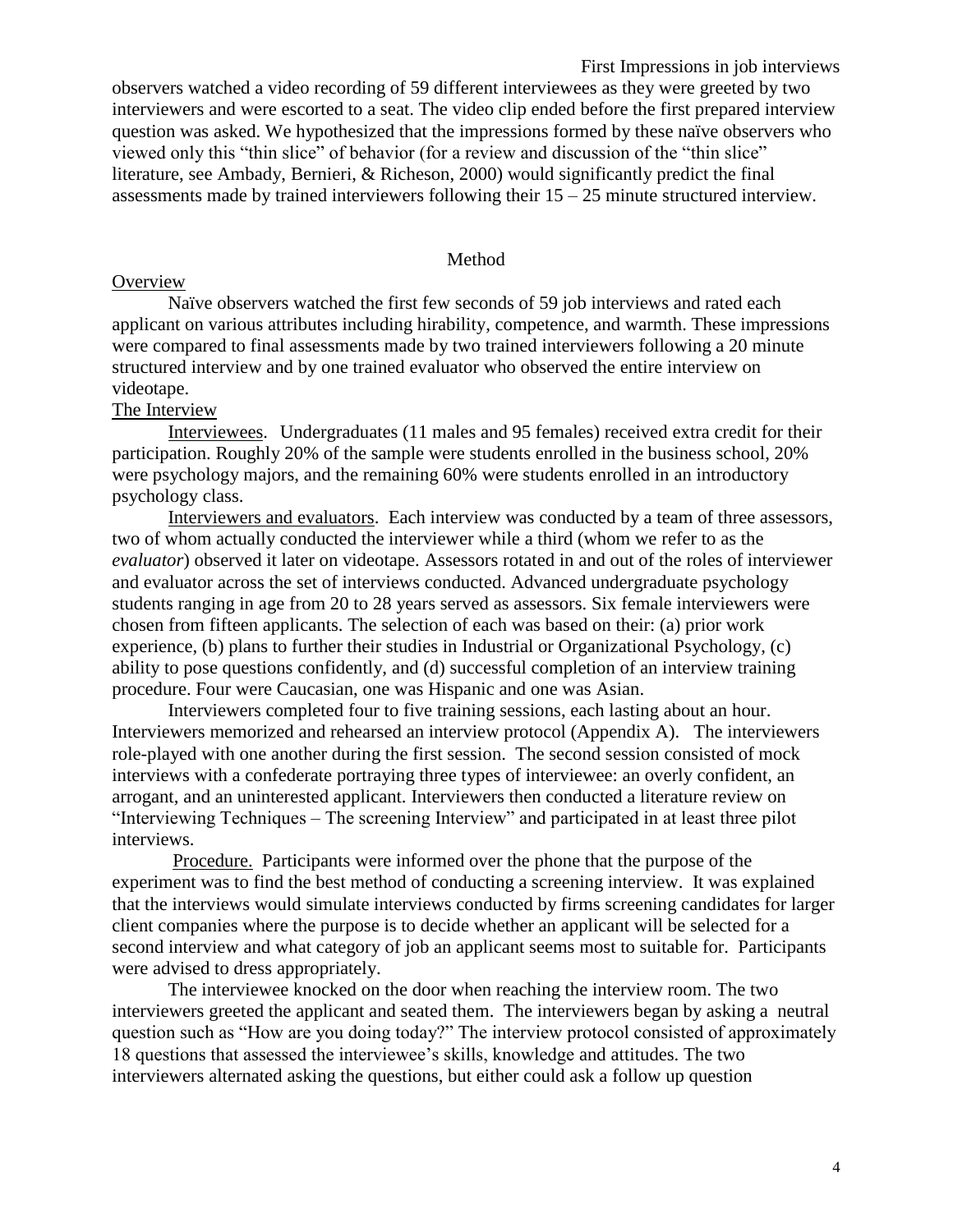appropriate to an interviewee's response. The interview concluded after all the prepared questions were addressed. Interviews ranged in length from  $15 - 25$  minutes.<sup>1</sup>

Two cameras recorded the interview. One focused on the entire group of three and was not used in the present study. The other camera was focused exclusively on the interviewee. It was from this camera that the videotapes of the interviewee were made and shown to both the evaluators and naïve observers.

### Interviewer Evaluation of Applicants

The assessors (i.e., the two interviewers and the evaluator) independently completed an extensive evaluation of the applicant following each interview. First, each wrote a detailed openended report on the candidate. This was followed by a post interview questionnaire that consisted of 56 items. These ratings generally were made on 9-point scales. Items covered such things as: (a) the likelihood of choosing the interviewee for the final selection interview, (b) the job interview category in which the candidate would be placed, (c) the level of rapport experienced between interviewer and applicant, (d) how likable the interviewee was, and (e) the candidate's level of involvement, attentiveness and responsiveness during the interview. The interviewers also remarked on the candidate's physical appearance by assessing how well dressed the applicant appeared. Finally, interviewers assessed the level of motivation expressed by all interview participants as well as their interpersonal skills, professional competence, ability to learn job-related skills and ability to convey knowledge. The interviewers also rated how successful the candidates would be if hired. A more detailed description of this 56-item assessment is found in Gada-Jain (1999).

From this extensive assessment 13 variables were examined in the present study. Specifically, these were evaluations of the applicant's: interpersonal warmth, politeness, likeability, nervousness, expressivity, introversion, confidence, trustworthiness, competence, ambitiousness, hirability, and how well-dressed they believed the applicant to have been. Thin Slice Judgments

Thin slices. Only the initial greeting was shown to naïve observers. The beginning of each clip was defined as the onset of interviewee's knock on the door. The termination point was defined as 10 seconds following the point at which the interviewee sat down. The 59 clips sampled ranged in length from 20 to 32 seconds. The clips were assembled and counterbalanced such that the order of clips on the stimulus tape was not identical to the order in which the interviews were performed. The thin slice video clips were numbered sequentially and were spaced on the stimulus tape to allow sufficient time for observers to make their judgments.

Naïve Observers. Most observers were students from psychology classes participating for class credit. A few individuals came from a convenience sample who volunteered their time. Of the forty-seven observers, 15 indicated they were male and 22 indicated that they were females. Forty-one participants indicated that English was their primary spoken language. The 13 variables selected from the interview assessments were assessed on an 8-point unipolar scale.

Procedure. Observers were informed that the purpose of the experiment was to study first impressions in a job interview. The observers were assured that there were no right or wrong responses and that they could follow their gut feelings. Observers were instructed to refrain from making any comments and to work independently. The video, played with sound, was stopped after the first clip so that any confusion about the observer's role could be cleared. The tape lasted approximately 35 minutes. Three groups of observers were needed to collect judgments for the 12 attributes plus physical attractiveness. The judgment of well-dressed was made only by the interviewers.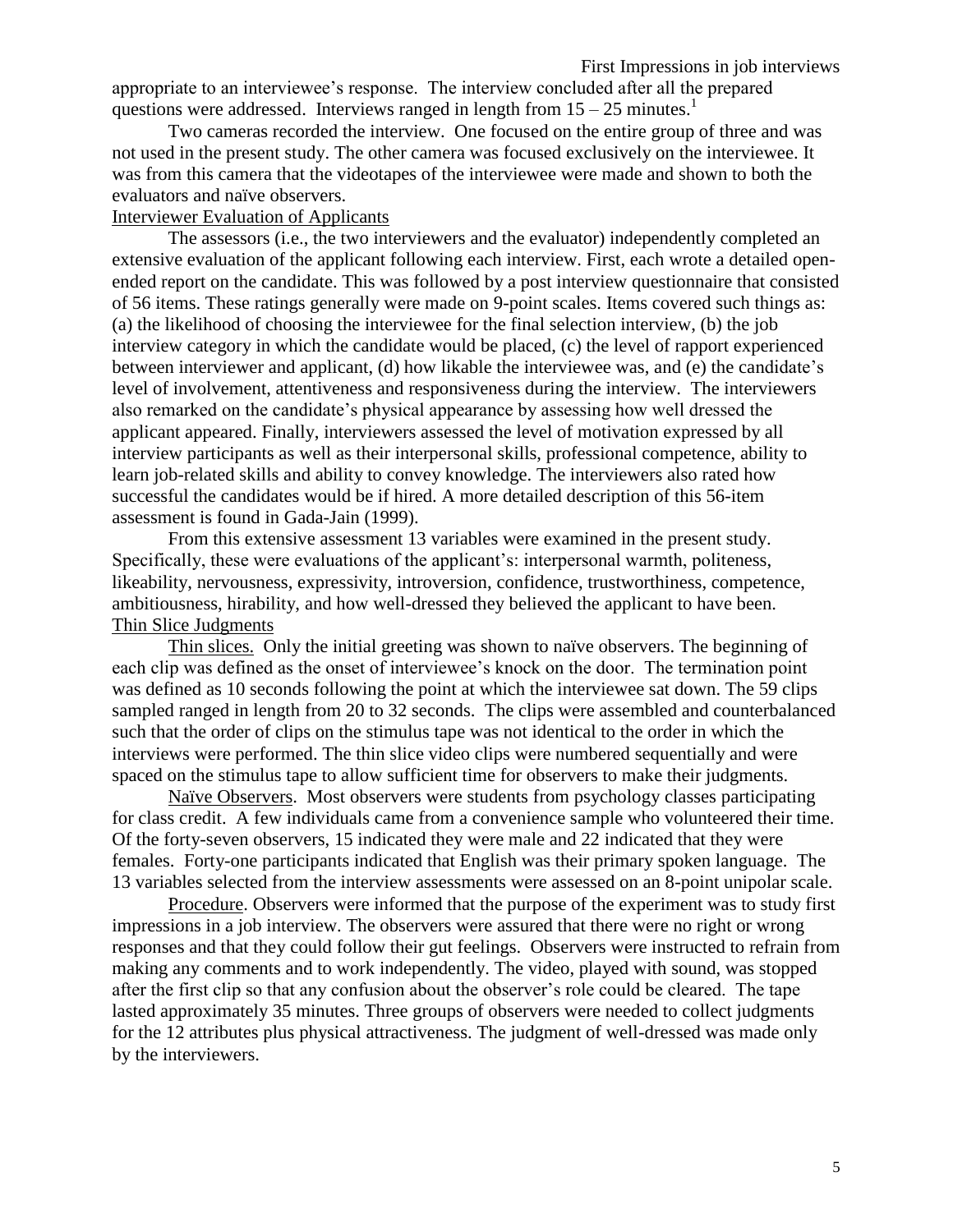#### Results

### Data Reduction and Reliability

A principal component analysis was performed on the observer data and the interviewer data separately as a guide to help reduce the number of variables for analysis. On the basis of this analysis, an inspection of the raw zero-order intercorrelations, and the constructs suggested by the variable names themselves, the 12 assessment variables (but not dress or attractiveness) were collapsed to create 3 composite variables we named: (a) likable, (b) self-assuredness, and (c) competence. Variances were standardized before composite variables were formed. Table 1 presents the intra cluster correlations of the 12 variables assessed by the interviewers and indicates the composite variable to which they contributed. The results in Table 1 are based on interviewer data only. Results from observer data and evaluator data were comparable.

The ratings of the two interviewers were significantly correlated and appear in Table 2. The degree of consensus between the two interviewers was highest on the composite variable *self-assured* (r=.56, p<.0001) and lowest on *likable* (r=.50, p<.0001). The evaluations of the two interviewers were combined.

Cronbach alpha reliability coefficients were computed to assess the consensus among our sample of naïve observers. The Cronbach Alphas were all above .77 (see Table 2). The evaluations of naïve observers were collapsed to form a single naïve observer judgment. To compare the consensus among observers with that of among the interviewers, mean inter-rater reliability (r) was estimated using the Spearman-Brown formula, relates overall effective reliability and mean inter-rater reliability given the number of raters used (Rosnow, & Rosenthal, 1991). The estimated correlation between any two observers chosen at random thus ranged from .18 - .38. Median level of consensus was slightly higher for interviewers (Median  $r = .35$ ) than among naïve observers (Median  $r = .27$ ). However, this difference is not nearly as large as one might expect given the extreme discrepancy in the amount of information each set of evaluators had to work with.

#### Predicting Interview Outcomes from Naïve Observer Judgments

We sought to determine whether naïve observers who watched just the first few seconds of a job interview could predict an interviewer's assessments following the 20-minute interview. Table 3 displays the correlations between the mean observer judgment and the mean interviewer evaluation for each of the three composite variables. The naïve observer and interviewers assessments correlated significantly on all three composite attributes. As might be expected, the three composite variables were highly correlated with each other suggesting the presence of a general evaluative factor within this evaluation paradigm. Therefore, we further collapsed the data to form a global super composite variable that represents the evaluative halo that exists throughout the entire assessment protocol. This global judgment variable appears at the bottom of Table 3.

Table 3 also displays the correlations between the mean observer judgments and the evaluations of the evaluator who like observers watched the applicant on videotape but like interviewers experienced the complete interview. Assessments made by the trained interviewer also were predicted from naïve observer judgments based on a 20 s thin slice of behavior.

Finally, the agreement between interviewers and the evaluator also appears in Table 3. The assessments made by those who witnessed the entire structured interview showed more agreement between each other than with the assessments made by naïve observers who viewed only the initial greeting.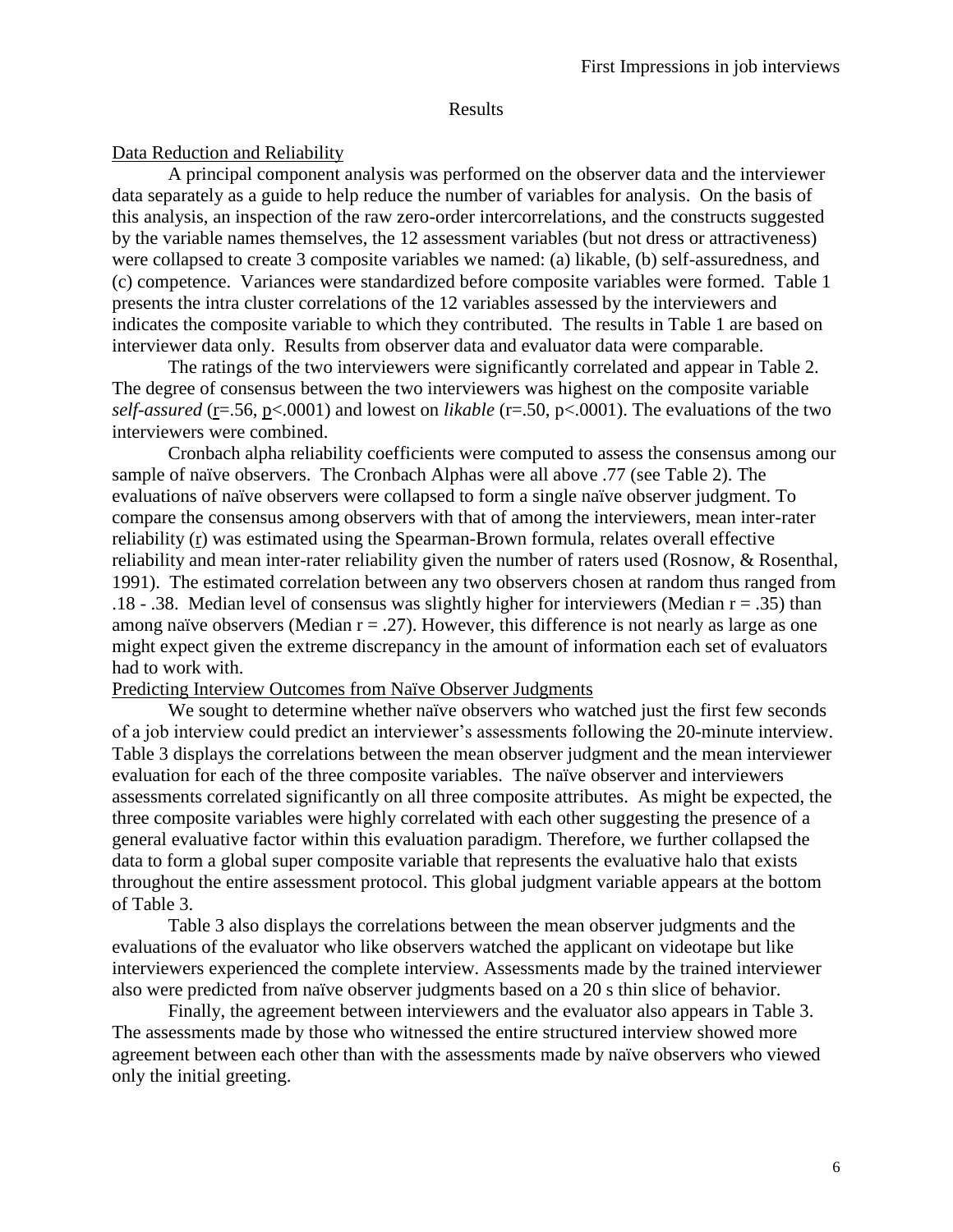## The Mediating Effects of Appearance

Re do.

The present study wanted to determine if an applicant's appearance effected an interviewer's hiring decision. The dress and attractiveness of the candidate was correlated with the global decisions of the interviewers, evaluator, and naïve observers. As shown in Table 4, the physical appearance of dress did influence the hiring decisions of the observers  $(r=0.44, r=0.44)$ p<.0005), interviewers **(r=.24, p<.01),** and evaluator (r=.36 p<.005); however, the physical attractiveness of the applicant did not influence the interviewer  $(r=14)$  or evaluator's  $(r=14)$ assessments.

### Discussion

The assessments trained interviewers made after a 20-minute structured interview designed to assess specific job skills and past experiences were predicted from the naïve assessments of observers who based their judgments on only the first 20 seconds; the initial greeting. The data suggest that the final impressions of the interviewers may not have changed significantly from first impressions.

Schemas, "cognitive structures that represent knowledge about a concept or type of stimulus, including its attributes and the relations among those attributes" (Fiske & Taylor, 1991, p.98) may explain why the naïve observers were able to predict the final impressions of the interviewers. By influencing behavior, schemas can (a) direct attention and guide information by influencing what people notice and how they will interpret what they notice (Devine, 1989; Linville, 1982b; Darley & Gross, 1983). Schemas can also (b) steer memory when people have developed memories, they remember those things that are both consistent with their schema (Owens, Bower, & Black, 1979; Fiske & Neuberg, 1990; Higgins & Bargh, 1987) and inconsistent with their schema (Hastie & Kumar, 1979; Stull, 1981; Srull & Wyer, 1989). Finally, schemas can influence unanticipated judgments (Hastie & Parke, 1986).

The remaining question is what factors caused the first impressions in the interviews. Past research would think that attractiveness and physical appearance would have an effect on the first impressions being made. "The first message we send to anyone with whom we come in contact is generated by our physical appearance" (Richmond, McCroskey & Payne, 1991). Physical appearance is a factor of body size, body shape, facial features and clothing and accessories (Richmond et al, 1991). After seeing a strong correlation between the naïve observers and the trained interviewers, the present study sought out to answer the question of why the strong correlation had occurred. The trained interviewers had originally rated the applicants on how well they were dressed. A scale for attractiveness was added to the naïve observations to determine whether the attractiveness of an applicant predicted the interview outcome.

The attractiveness ratings of the naïve observers were correlated to the global assessment of the observers, interviewers, and evaluator. The physical attractiveness of the applicant significantly correlated with the observers' global ratings  $(r=.41, p<.001)$ . However, attractiveness did not predict either the interviewers, or evaluator's global assessments. Therefore it was not a significant determinant of the interview outcome. The dress<sup>2</sup> of the applicants did however show significant predictions of the interview outcome.

An applicant's dress and physical attractiveness did not predict the interviewers' assessments, so what was driving the hiring decisions? Aristotle would suggest that the interviewers were able to read the applicants' personality traits from their face. This ancient Greek art called physiognomy (Brandit, 1980; Zebrowitz, 1997) suggest that a person's personality can be inferred from the face. The belief in physiognomy has surprisingly carried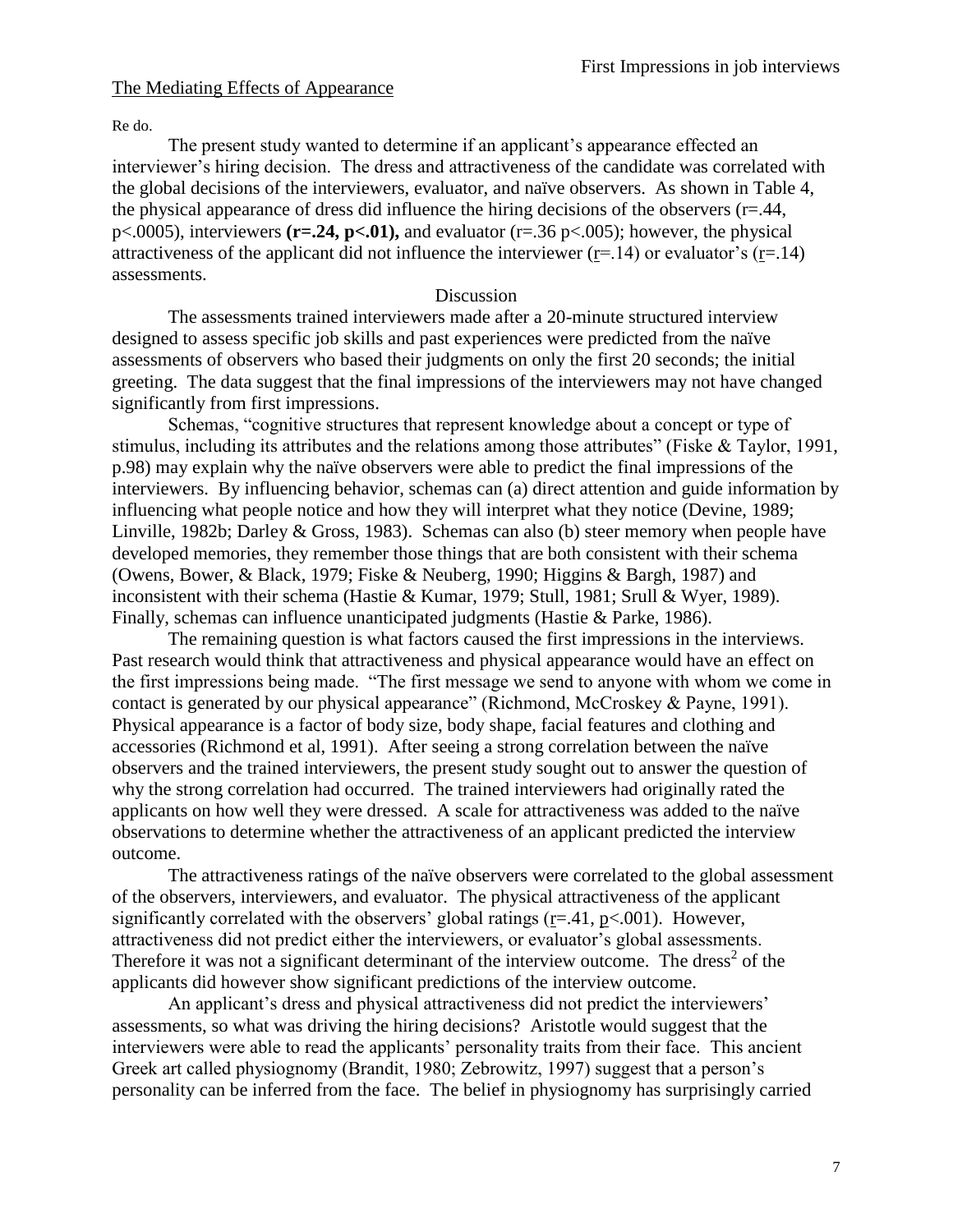First Impressions in job interviews into the beginning of the  $20<sup>th</sup>$  century. In fact, many companies practiced physiognomy as their main tool for assessing candidates (Brandit, 1980; Zebrowitz, 1997). Even today, many still believe in physiognomy. In one survey a sample of Israelis were asked if they believed it were possible to know a person's personality from looking at his or her face. Surprisingly, out of 535 respondents, 75% believed in physiognomy (Hassin & Trope, 2000).

Another noteworthy finding was that the naïve observers showed as much consensus as the interviewers. In fact when examining the individual assessments, the naïve observers were as reliable if not more than those of the skilled interviewers on seven of the twelve attributes. This phenomenon is very striking. One would think that because the interviewers were trained and that because they were exposed to move relevant interview information, they should have agreed more closely with each other than 2 untrained observers watching a 20 second clip (Huffcutt, 1999). Training interviewers would establish constancy and increases the likelihood of candidates being evaluated equally. Training also teaches interviewers to gather and use information correctly. Unlike the naïve observers, the interviewers were also taking notes on the applicants. Note taking has been found to reduce the pre-interview expectations in interviewer final evaluations (Judice & Smith, 1999; Biesanz, 1999).

The role of the Evaluator is very important and should be noted. This person represents the link between the naïve observers and interviewers. The Evaluator, like the interviewers, was trained and had interviewing experience. The Evaluator was representative of the naïve observers because they were all bystanders looking onto the interview, but unlike the observers, the Evaluator viewed the entire interview, and not just the first impressions. Limitations.

There are some limitations of the present study that should be addressed. The first involves the realism of the interviews. The interviewees in the study were students participating for a psychology experiment, not applicants applying for a job. However, studies have shown that ratings collected for administrative purposes as apposed to research purposes for structured interviews show more of the halo effect and are less valid (McDaniel, Whetzel, Schmidt, & Maurer, 1994; Sharon & Barlett, 1969; Veres, Field, & Boyles, 1983; Warmke & Billings, 1979).

The realism of the study is also challenged a second time. The goal of a typical job search would be to eliminate all candidates not evaluate their qualities. The interviewers and naïve observers in the present study were not given the responsibility to choose only one or two candidates from a group of applicants, they merely evaluated their qualifications. Therefore, when examining the individual interviewee evaluation scores from both the interviewers and observers, the data showed that the naïve observers were not able to predict the top three candidates chosen to be hired from the interviewers, they could only predict the overall impression of a candidate

#### Conclusion

It is important to emphasize that the present study does not discredit the interview process. The employment interview is an effective means of establishing rapport between a potential employee and an organization. But after reviewing the results of the present study, one would have to question the limits to the validity of an employment interview used as a selection device. If the goal of an interviewer is to find an individual who will have rapport and fit into an organization's culture, then it is apparent that an employment interview serves its purpose for selection.

Although past research has criticized the interview process because interviewer evaluations do not predict supervisor ratings, promotion, training success or tenure (Hunter &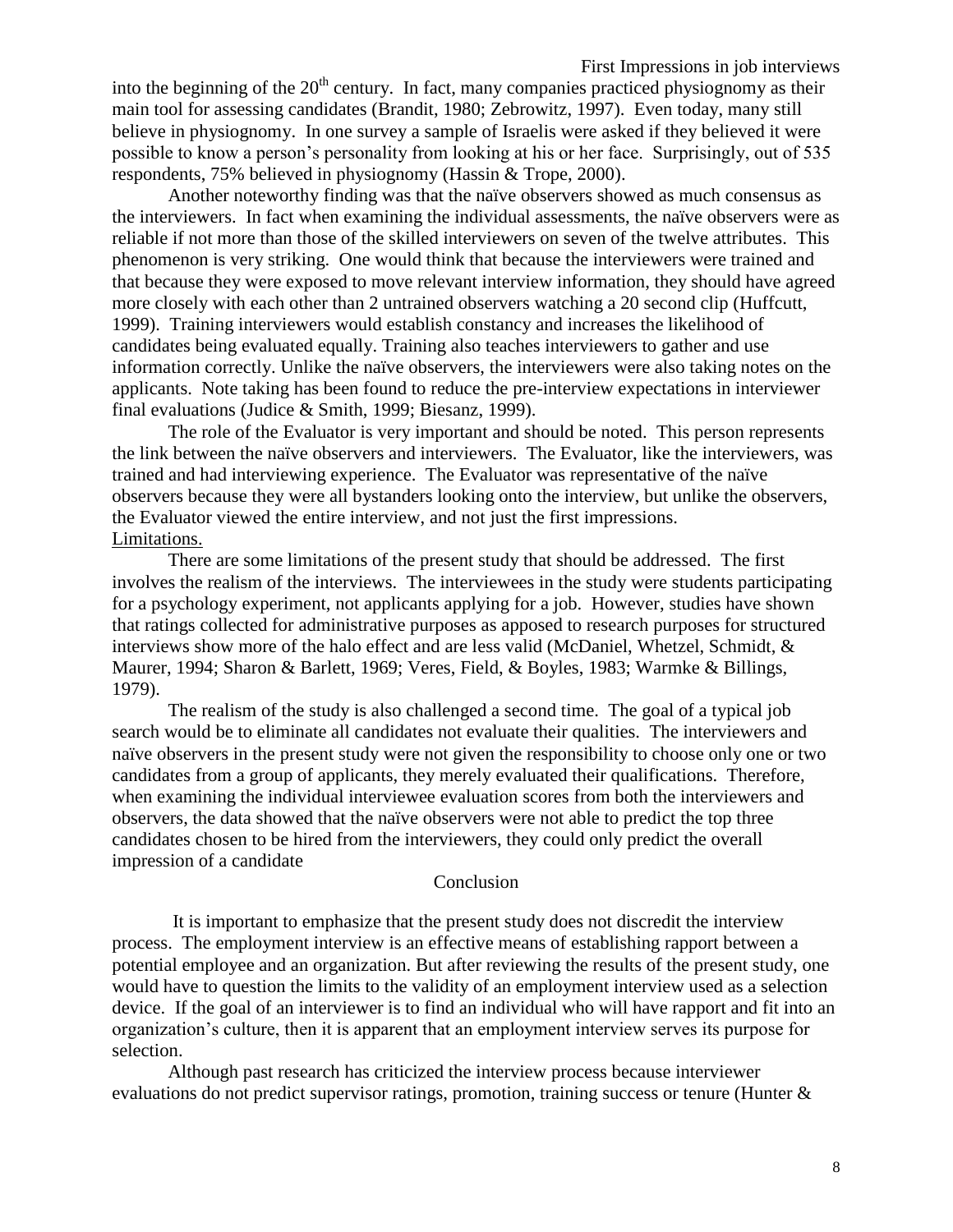Hunter, 1984; Reilly & Chao, 1982), it is important to remember that the interview can not reflect how successful or unsuccessful the rejected candidates would have performed the job if hired. We can not criticize the interview, because can not determine how well individuals not hired would perform in the job.

The results support the current theories of interpersonal perception in social cognition that state initial expectations, in this case when based on first impressions, are resistant to change. The present study applied this theoretical work to the business world, and demonstrated that interviewers may unwittingly decide how the interview will be evaluated within the first few seconds of the initial greeting. Although the results in the present study are theoretically consistent with those found within social psychology (Fiske & Taylor, 1991; Ambady, Bernieri, & Richeson, 2000), they may be eye opening to those in the business sector.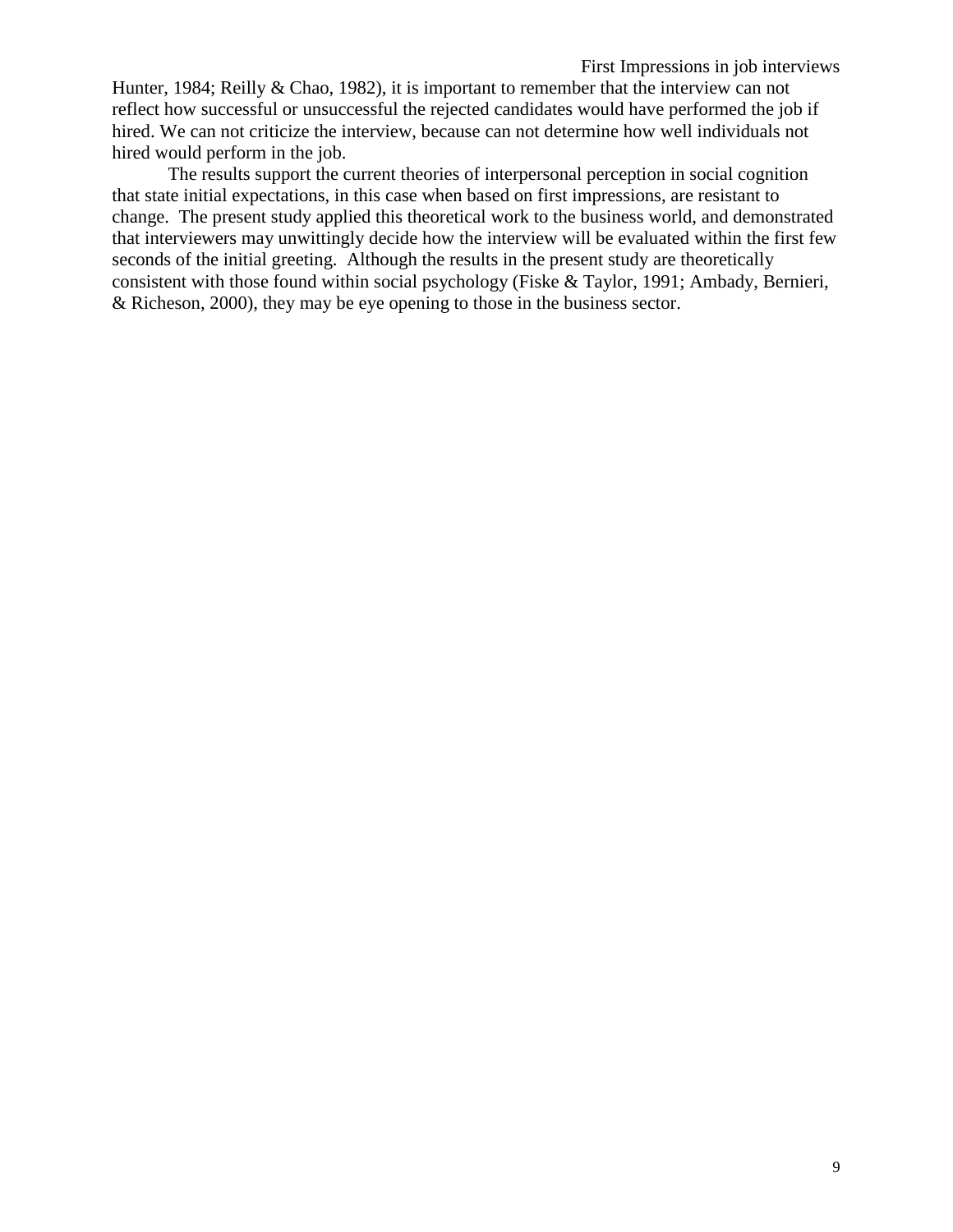#### References

Ambady, N., Bernieri, F. J., & Richeson, J. (2000). Towards a Histology of Social Behavior: Judgmental Accuracy form Thin Slice of the Behavioral Stream. In M. Snyder (Ed.) Advances in Experimental Social Psychology, 32, (201-271).

Berman, J. A. (1997). Competence-Based Employment Interviewing. Westport, CT: Quorum Books.

Biesanz, J. C., Neuberg, S. L., Judice, T. N., & Smith, Dylan M. (1999). When interviewers desire accurate impressions: The effects of note taking on the influence of expectations. Journal of Applied Social Psychology, 29, 2529-2549.

Blair, I. V., & Banaji, M. R. (1996). Automatic and controlled processes in stereotype priming. Journal of Personality & Social Psychology.,70, 1142-1163.

Brandit, A. (1980). Face reading: The persistence of physiognomy. Psychologist Today, 90, 90-96.

Campion, M. A., Palmer, D. K., & Campion, J. E. (1998) Structuring Employment Interviews to Improve Reliability, Validity, and Users' Reactions. Current directions in psychological science: a journal of the American Psychological Society, 7, 79-80.

Dabbs, J. M., Jr., (1969). Similarity of gestures and interpersonal influence. Proceedings of the 77<sup>th</sup> Annual Convention, APA, (337-338).

Darley, J. M., & Gross, P. H. (1983). A hypothesis-confirming bias in labeling effects. Journal of Personality and Social Psychology, 44, 20-33.

Devine, P. G. (1989). Stereotypes and prejudice: Their automatic and controlled components. Journal of Personality and Social Psychology, 56, 5-18.

Dion, K., Berscheid, E., & Walster, E. (1972). What is beautiful is good. Journal of Personality & Social Psychology, 24, 285-290.

Dipboye, R. L. (1982). Self-fulfilling prophecies in the selection/ recruitment interview. Academy of Management Review, 7, 579-587.

Dougherty, T. W., Turban, D. B., & Callender, J. C. (1994). Confirming first impressions in the employment interview: A field study of interviewer behavior. Journal of Applied Psychology, 79, 659-665.

Fiske, S. T., Neuberg, S. L., (1990). A continuum of impression formation, from category-based to interpretation. In M. P. Zanna (Ed.), Advances in Experimental Social Psychology, 23, 1-74.

Fiske, S. T., & Taylor, S. E. (1991). Social cognition  $(2^{nd}$  ed.). New York: McGraw-Hill. Gada-Jain, N., (1999). Intentional synchrony effects on job interview evaluation. Unpublished Masters Thesis, University of Toledo.

Gifford, R., Ng, C., & Wilkinson, M. (1985). Nonverbal cues in the employment interview: Links between qualities and interviewer judgments. Journal of Applied Psychology, 70, 4,729-736.

Gilbert, D. T. (1995). Attribution and Interpersonal Perception. J. Vanicunas, L. Lynch, & S. Amerman (Eds.), Advanced Social Psychology (pp. 99-147). New York: McGraw-Hill, Inc.

Harris, M. M. (1989). Reconsidering the employment interview: A review of recent literature and suggestions for future research. Personnel Psychology. 42, 691-726.

Haskie, R., & Park, B. (1986). The relationship between memory and judgment depends on whether the judgment task is memory-based or on-line. Psychological Review, 93, 258-268.

Hassin, R., & Trope, Y. (2000). Facing faces: Studies on the cognitive aspects of physuignomy. Journal of Personality and Social Psychology, 78, 837-852.

Hastie, R., & Kumar, P. A. (1979). Person memory: Personality traits as organizing principles in memory for behavior. Journal of Personality and Social Psychology, 37, 25-88.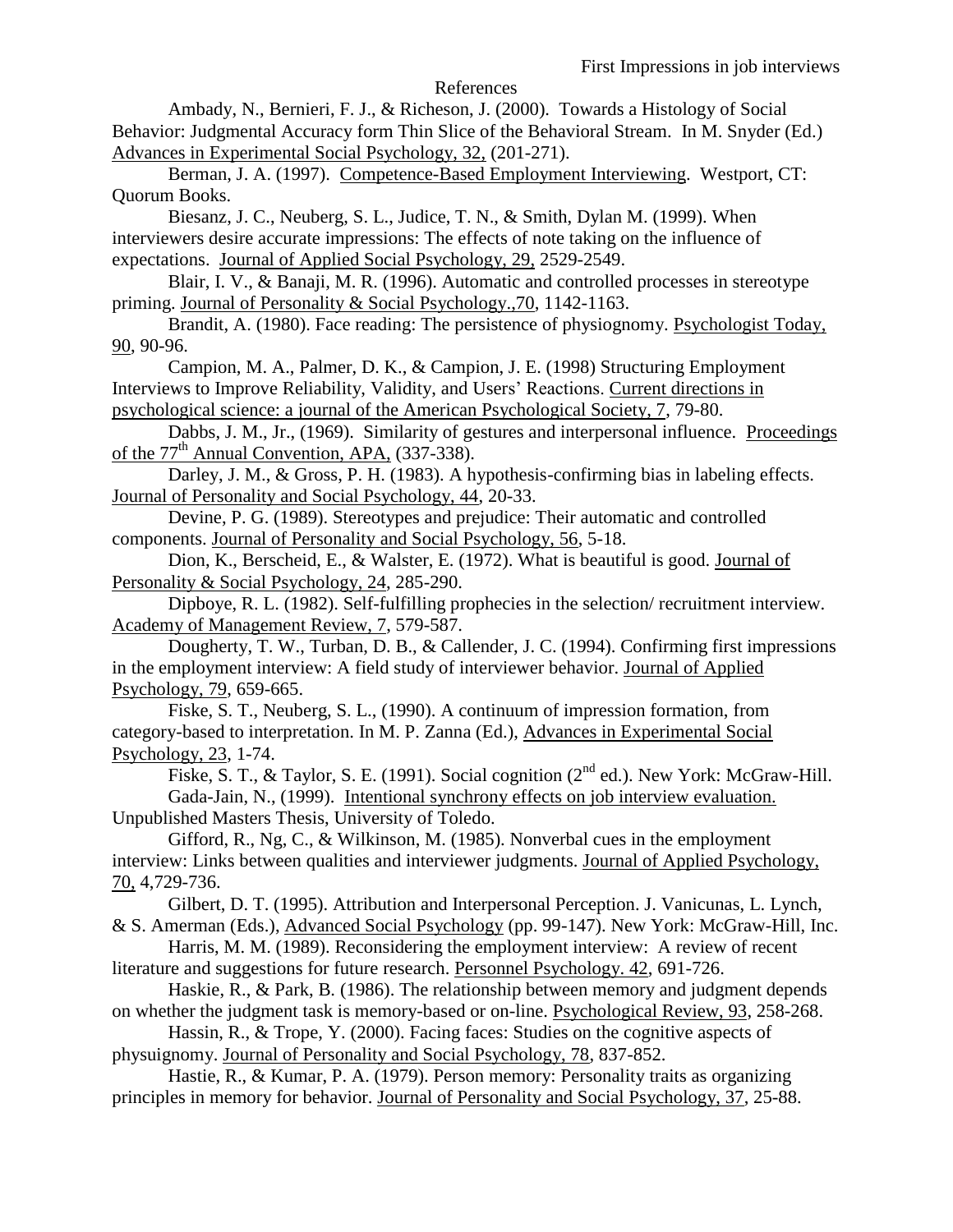First Impressions in job interviews

Higgins, E. T., Bargh, J. A. (1987). Social cognition and social perception. In M. R.

Rosenzweig & L. W. Porter Eds.), Annual review of psychology, 38, 369-425.

Huffcutt, A., & Arthur, W., Jr. (1994). Hunter and Hunter (1984) revisited: Interview validity for entry-level jobs. Journal of Applied Psychology, 79, 184-190.

Huffcutt, A. I., & Woehr, David (1999). Further analysis of employment interview validity: a quantitative evaluation of interviewer-related structuring methods. Journal of Organizational Behavior 20, 549-560.

Hunter, J. E., & Hunter, R. F. (1984). Validity and utility of alternative predictors of job performance. Psychological Bulletin, 96, 72-98.

Jones, E. E. (1990). Interpersonal Perception. New York: W.H. Freeman.

Judice, T. N., & Smith, D. M. (1999). When interviewers desire accurate impressions: The effects of notetaking on the influence of expectations. Journal of Applied Social Psychology, 29, 2529-2549.

Jussim, L. (1986). Self-fulfilling prophecies: A theoretical and integrative review. Psychological Review, 93, 429-445.

Lee, C., & Gura, T. (1997). Oral Interpretation ( $9<sup>th</sup>$  ed.) Boston: Haughton Mifflin Co. Liden, R. C., Martin, C. L., & Parsons, C. K. (1993). Interviewer and applicant behaviors in employment interviews. Academy of Management Journal, 36, 372-386.

Linville, P. W. (1982b). The complexity-extremity effect and age-based stereotyping. Journal of Personality and Social Psychology, 42, 193-211.

McDaniel, M. A., Whetzel, D. L., Schmidt, F. L., & Maurer, S. D., (1994). The Validity of Employment Interviews: A comprehensive review and meta-analysis. Journal of Applied psychology, 79, 599-616.

Merton, R. K. (1948). The self-fulfilling prophecy. Antioch Review, 8, 193-210. Owens, J., Bower, G. H., & Black, J. B. (1979). The "soap-opera" effect in story recall. Memory and Cognition, 7, 185-191.

Phillips, A. P., & Dipboye, R. L. (1989). Correlational tests of predictions from a process model of the interview. Journal of Applied Psychology, 74, 41-52.

Reilly, R. R., & Chao, G. R. (1982). Validity and fairness of some alternative employee selection procedures. Personnel Psychology, 35, 1-62.

Richmond, V. P., McCroskey, J. C., & Payne, S. K. (1991). Nonverbal Behavior in Interpersonal Relations  $(2^{nd}$  ed.). New Jersey: Prentice-Hall, Inc.

Rosnow, R. L., Rosenthal, R. (1991). If you're looking at the cell means, you're not looking at only the interaction (unless all main effects are zero). Psychological Bulletin, 110, 574-576.

Schmitt, N. (1976). Social and situational determinants of interview decisions: Implications for the employment interview. Personnel Psychology, 29, 79-101.

Sharon, A. T., & Bartlett, C. J. (1969). Effect of instructional conditions in producing leniency on two types of rating scales. Personnel Psychology, 22, 251-263

Srull, T. K. (1981). Person memory: Some tests of associative storage and retrieval models. Journal of Experimental Psychology: Human Learning and Memory, 7, 440-462.

Srull, T. K., & Wyer, R. S., Jr. (1980). Person memory and judgment. Psychological Review, 96, 58-83.

Ulrich, L., & Trumbo, D. (1965). The selection interview since 1949. Psychological Bullentin, 63, 100-116.

Veres, J. G., Field, H. S, & Boyles, W. R. (1983). Administrative versus research performance ratings: An empirical test of rating data quality. Public Personnel Management, 12, 290-298.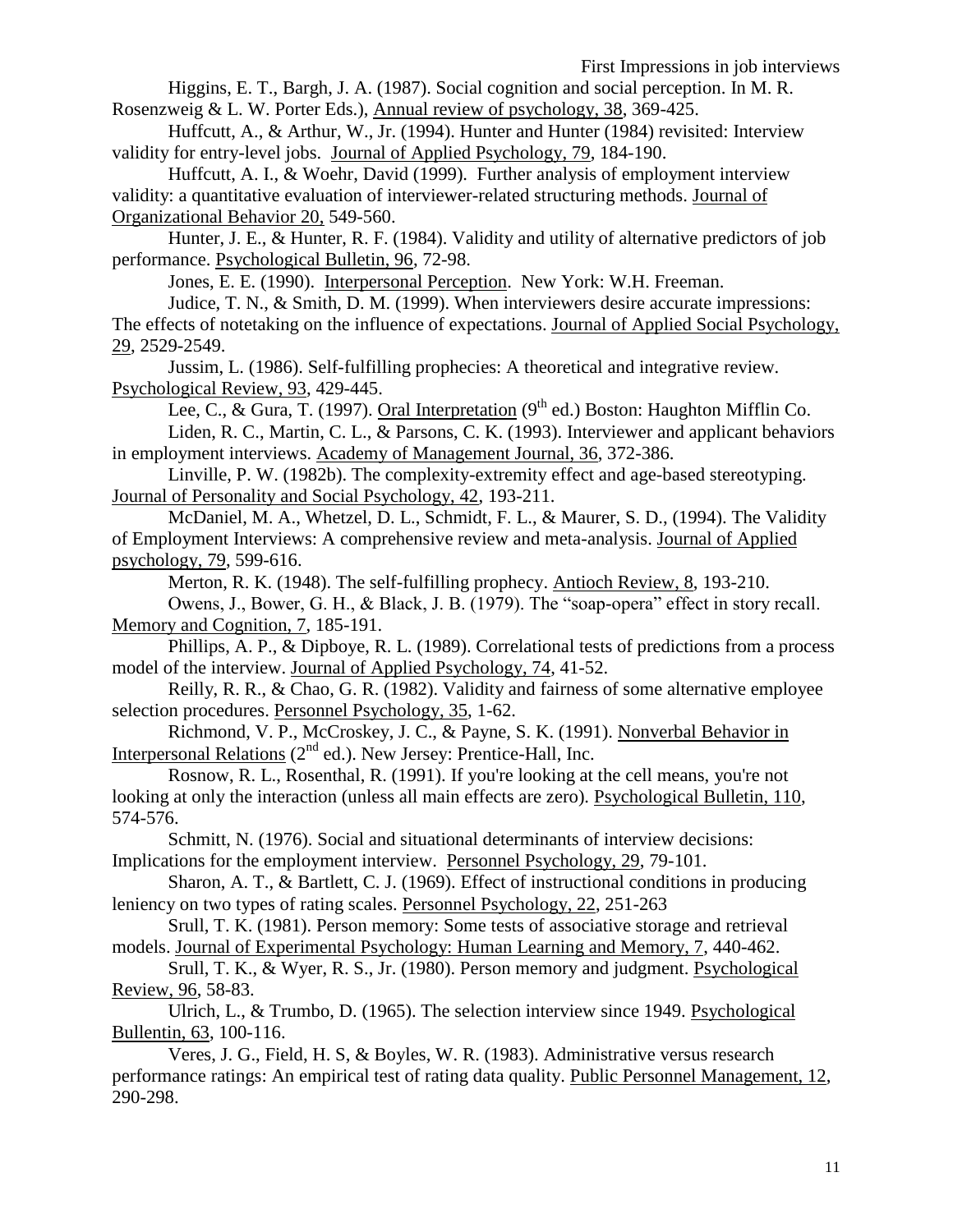Warmke, D. L., & Billings, R. S. (1979). Comparison of training methods for improving the psychometric quality of experimental and administrative performance ratings. Journal of Applied Psychology, 64, 124-131.

Williamson, L. G., Campion, J. E., Malos, S. B., Roehling, M. V., & Campion, M. A. (1997). Employment interview on trial: Linking interview structure with litigation outcomes. Journal of Applied Psychology, 82, 900-912.

Wright, O. R., Jr. (1969). Summary of research on the selection interviews since 1964. Personnel Psychology, 22, 391-413.

Wright, P. M., Lichtenfels, P. A., & Pursell, E. D. (1989). The structured interview: Additional studies and a meta-analysis. Journal of Occupational Psychology 62, 191-199.

Zebrowitz, L.A. (1997). Reading faces: Window to the soul? Boulder, CO: Westview Press.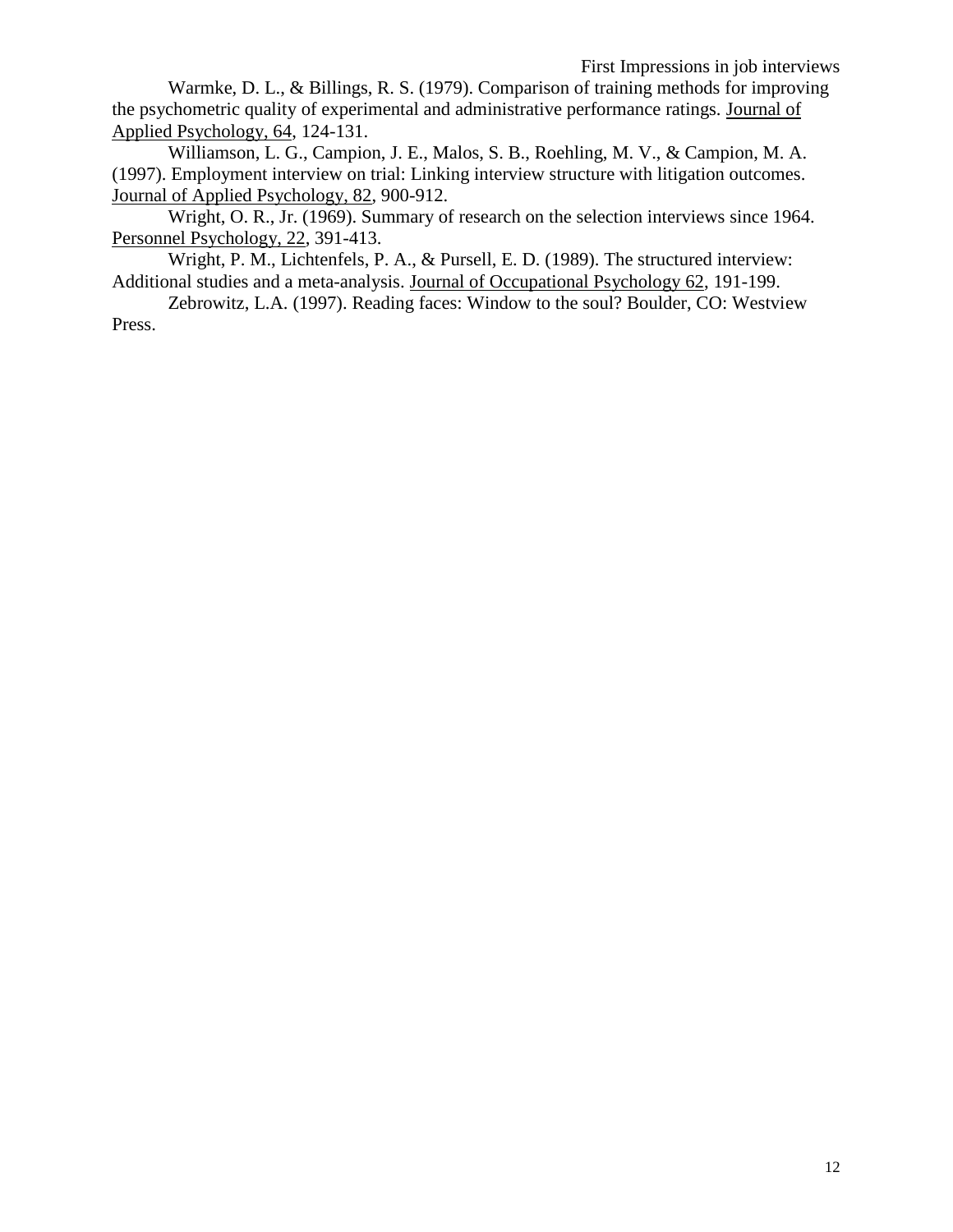# Table 1 Intercorrelations of Related Attributes From Interviewer Assessments

|                             |   | $\mathbf{2}$ | 3        | $\overline{4}$           | 5              | 6      | $\tau$   | 8                  | 9              | 10                       | 11       | 12       |
|-----------------------------|---|--------------|----------|--------------------------|----------------|--------|----------|--------------------|----------------|--------------------------|----------|----------|
| Likable                     |   |              |          |                          |                |        |          |                    |                |                          |          |          |
| 1. Warm                     | - | $.77***$     | $.55***$ | $.66***$                 |                |        |          |                    |                |                          |          |          |
| 2. Likable                  |   |              | $.74***$ | $.77***$                 |                |        |          |                    |                |                          |          |          |
| 3. Trustworthy              |   |              |          | $.57***$                 |                |        |          |                    |                |                          |          |          |
| 4. Polite                   |   |              |          | $\overline{\phantom{a}}$ |                |        |          |                    |                |                          |          |          |
| Self-assuredness            |   |              |          |                          |                |        |          |                    |                |                          |          |          |
| 5. Confident                |   |              |          |                          | $\blacksquare$ | $.76*$ | $.57***$ | $.72***$ $-.55***$ |                |                          |          |          |
| 6. Expressive               |   |              |          |                          |                |        | $.68***$ | $.73***$           | $-49***$       |                          |          |          |
| 7. Extroverted              |   |              |          |                          |                |        |          | $.57***$           | $-.30**$       |                          |          |          |
| 8. Ambitious                |   |              |          |                          |                |        |          |                    | $.28*$         |                          |          |          |
| 9. Nervous                  |   |              |          |                          |                |        |          |                    | $\blacksquare$ |                          |          |          |
| <b>Competence</b>           |   |              |          |                          |                |        |          |                    |                |                          |          |          |
| 10. Hirable                 |   |              |          |                          |                |        |          |                    |                | $\overline{\phantom{a}}$ | $.81***$ | $.66***$ |
| 11. Intelligent             |   |              |          |                          |                |        |          |                    |                |                          |          | $.66***$ |
| 12. Professional Competence |   |              |          |                          |                |        |          |                    |                |                          |          | $\sim$   |

Note: N=59 interviews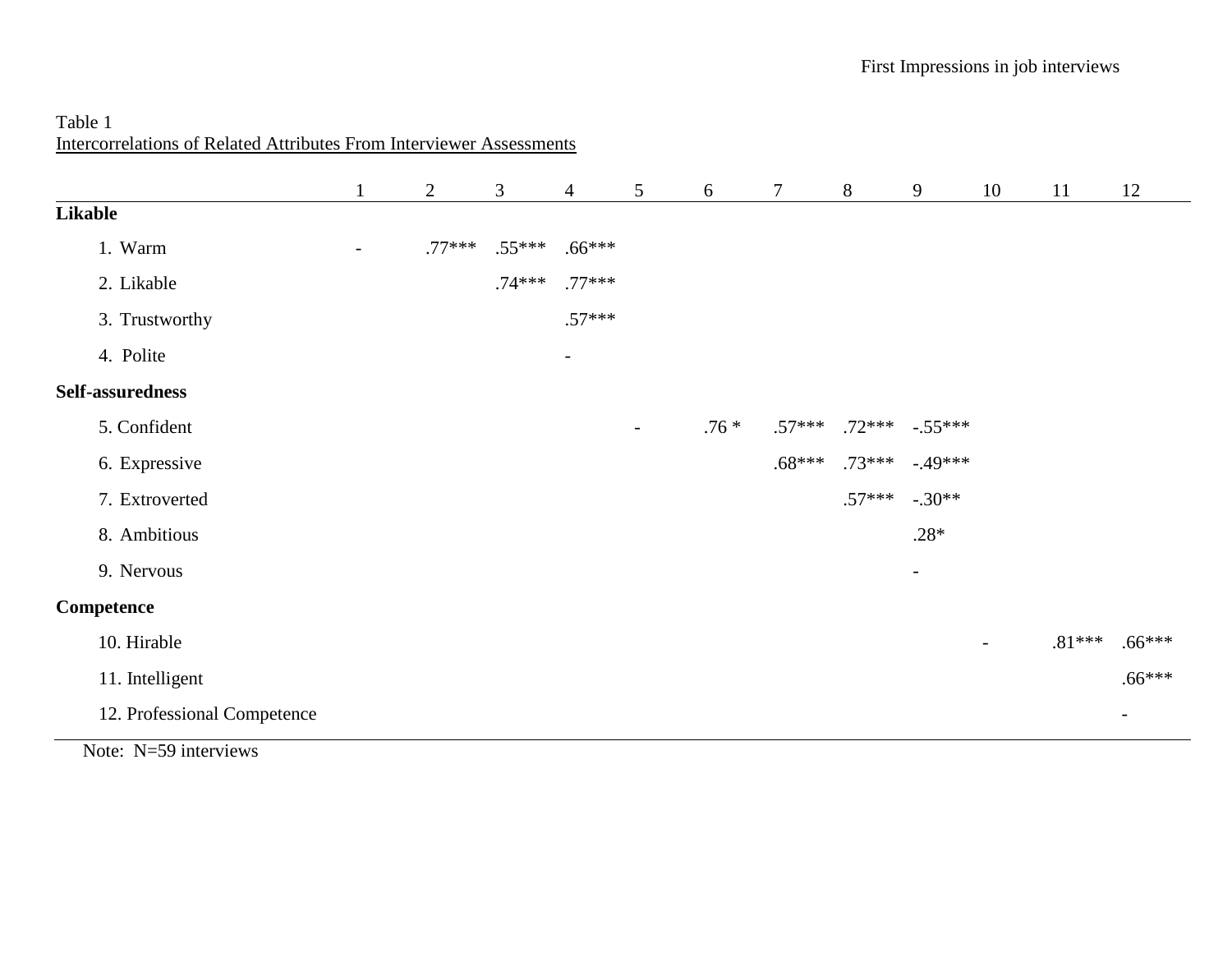|                   | Interviewers |          |                           |             |             |
|-------------------|--------------|----------|---------------------------|-------------|-------------|
| Attributes        | Agreement    | Cronbach | Estimated                 | Number      | Cronbach    |
|                   | Correlation  | alpha    | mean level                | Observers   | alpha       |
|                   |              |          | of agreement <sup>a</sup> |             |             |
| Likable           | .50          | .78      | b                         | $\mathbf b$ | $\mathbf b$ |
| Likable           | .55          | .71      | .28                       | 15          | .85         |
| Polite            | .28          | .44      | .30                       | 17          | .88         |
| Warm              | .26          | .41      | .27                       | 17          | .86         |
| Trustworthy       | .23          | .37      | .18                       | 17          | .79         |
| Self-assuredness  | .56          | .57      | $\mathbf b$               | b           | $\mathbf b$ |
| <b>Nervous</b>    | .23          | .36      | .23                       | 15          | .82         |
| Confident         | .49          | .66      | .27                       | 17          | .86         |
| Expressive        | .45          | 61       | .38                       | 15          | .90         |
| Ambitious         | .42          | .58      | .25                       | 17          | .85         |
| Extroverted       | .18          | .31      | .36                       | 13          | .88         |
| <b>Competence</b> | .53          | .69      | $\mathbf b$               | b           | $\mathbf b$ |
| Hirable           | .57          | .73      | .25                       | 17          | .85         |
| Intelligent       | .41          | .58      | .38                       | 15          | .90         |
| Professional      | .19          | .32      | .18                       | 15          | .77         |
| Competence        |              |          |                           |             |             |
| <b>Median</b>     | .35          |          | .27                       |             |             |

| Table 2                                                |  |
|--------------------------------------------------------|--|
| Assessment Reliabilities of Interviewers and Observers |  |

Note: 59 Interviews

<sup>a</sup>The estimated correlation between any two observers chosen at random.

bNot determined because different observers rated the different variable constituting the composite variable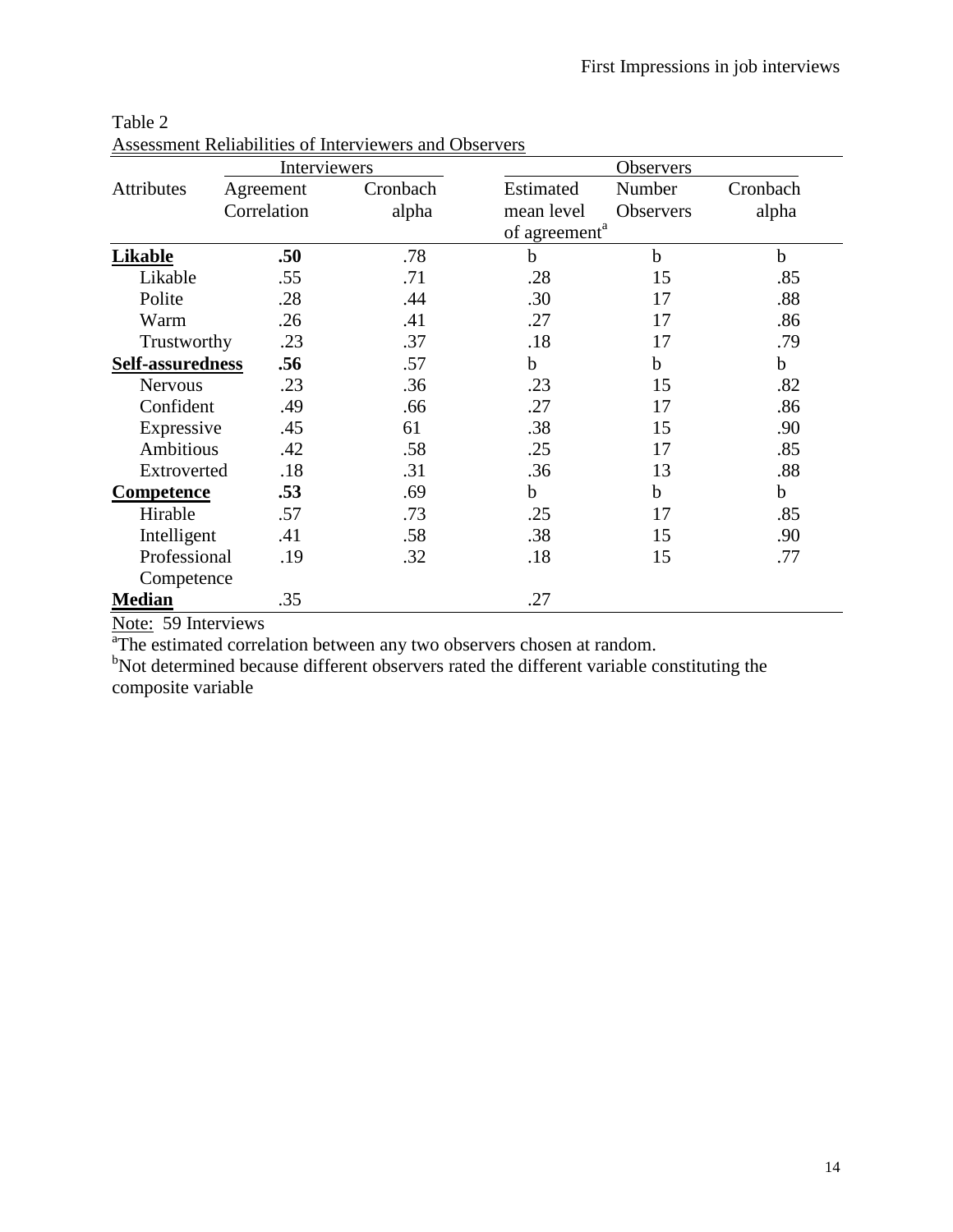|                                                                                      |                                       | Agreement between:                  |                                   |  |
|--------------------------------------------------------------------------------------|---------------------------------------|-------------------------------------|-----------------------------------|--|
| Composite<br>attribute<br>evaluated                                                  | 20 s Observers<br>and<br>Interviewers | 20 s Observers<br>and<br>Evaluators | Interviewers<br>and<br>Evaluators |  |
| Likeability <sup>a</sup><br>Self-assuredness <sup>b</sup><br>Competence <sup>c</sup> | $.46***$<br>.43***<br>$.39**$         | $.35**$<br>$.43***$<br>$.34*$       | $.44***$<br>$.65***$<br>$.41***$  |  |
| Global <sup>d</sup>                                                                  | $.45***$                              | $.41***$                            | $.53***$                          |  |
| *p $< 0.05$                                                                          | ** $p<.01$                            | ***p<.001                           | ****p<.0001                       |  |

## Table 3 Correlations between Evaluators across 59 Interviews.

<sup>a</sup>mean of likable, polite, warm, and trustworthy.

b<sub>mean of nervous, confident, expressive, ambitious, and extroverted.</sub>

 $c$ mean of hirable, intelligent, and professional competence.

<sup>d</sup>mean of the composite attributes of Likability, Self-assuredness, and Competence.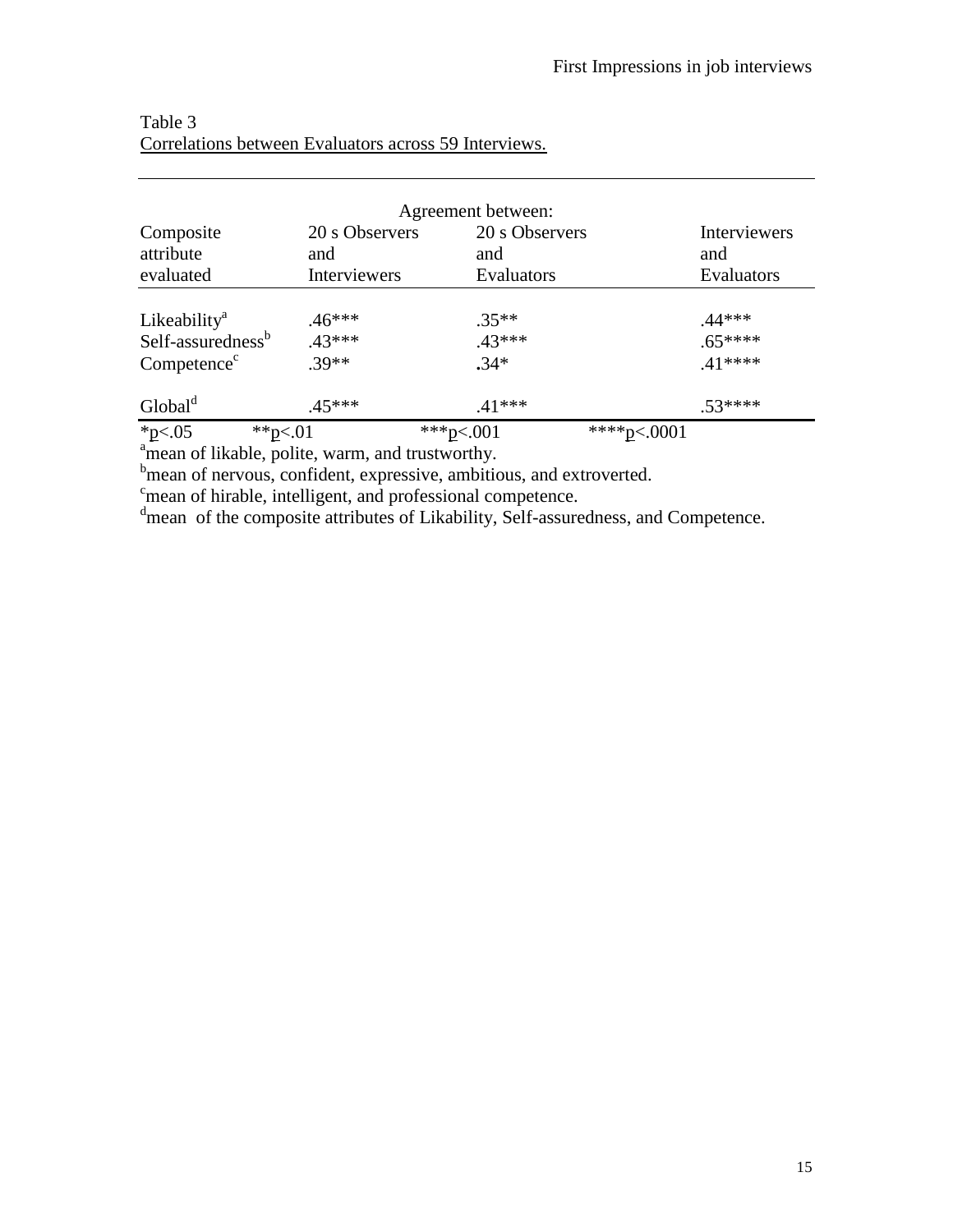| <b>Effects of Attractiveness</b>       |                                                   |                                                 |  |  |  |
|----------------------------------------|---------------------------------------------------|-------------------------------------------------|--|--|--|
|                                        | Interviewer and Evaluator<br>assessments of dress | Naïve observer<br>assessments of attractiveness |  |  |  |
| <b>Observer Global</b><br>Assessments  | $.51***$                                          | $.41**$                                         |  |  |  |
| Interviewer Global<br>Assessments      | $.30*$                                            | .14                                             |  |  |  |
| <b>Evaluator Global</b><br>Assessments | $.38*$                                            | .14                                             |  |  |  |
| $*p<.01$<br>**p<.001                   | ***p<.0001                                        |                                                 |  |  |  |

Table 4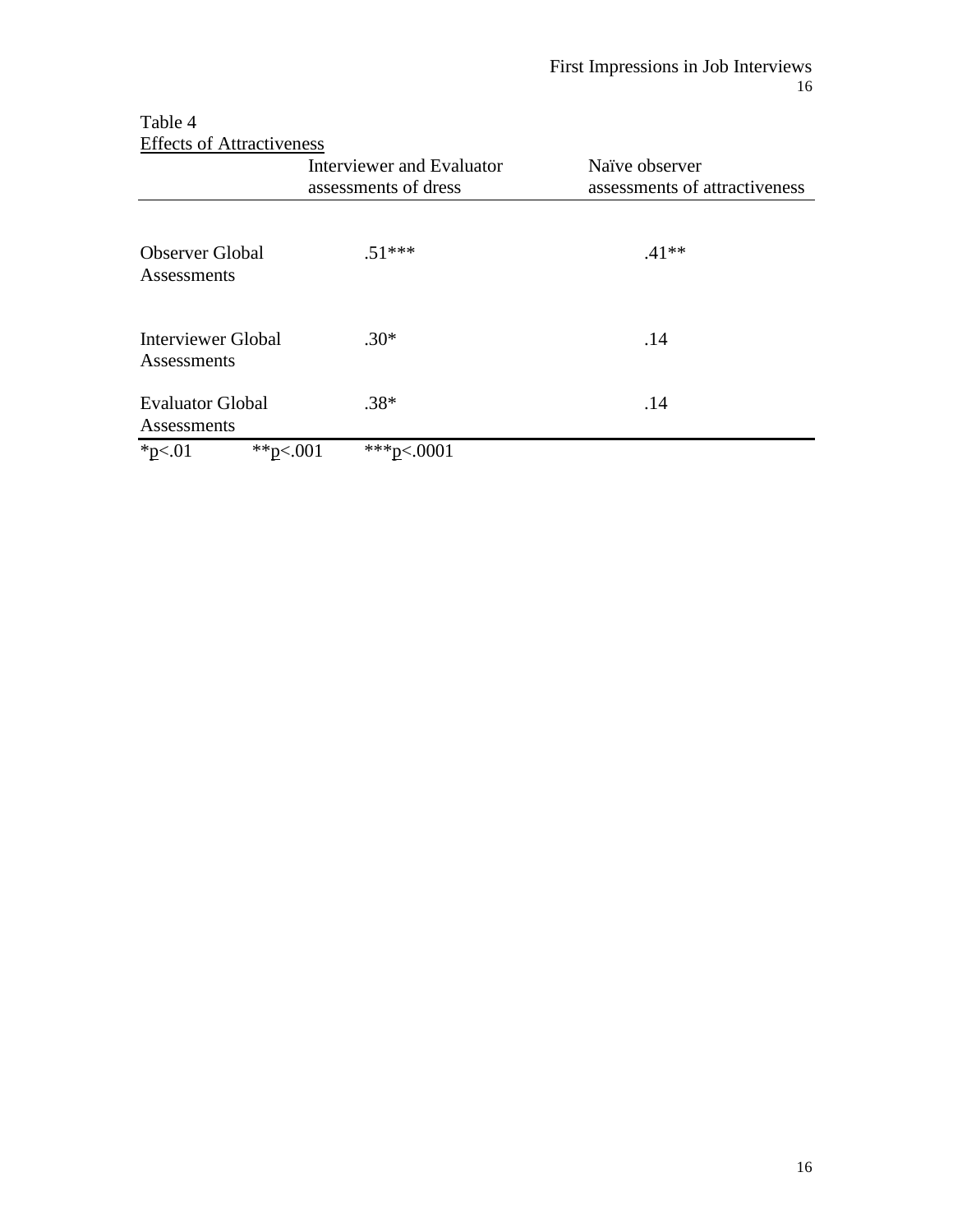## Footnotes

<sup>1</sup>The original purpose of this interview study was to examine whether manipulations of nonverbal behavior can positively increase interview success (Gada-Jain, 1999). Half of the interviewees from this larger study were instructed to mimic subtly the behaviors of a targeted interviewer. The present study used all of the 48 control interviews and 11 of the latter experimental interviews. The data for both the control and experimental interviews were conducted separately and showed no significance difference. Therefore, the data reported here were collapsed across all 59 applicants.

 $2\overline{ }$  There were two assessments of dress, the interviewers and the evaluators. When computing the correlation of dress to the naïve observers and interviewers' global assessments, the interviewer ratings of dress were used. The evaluator's assessments were when correlating the global assessments.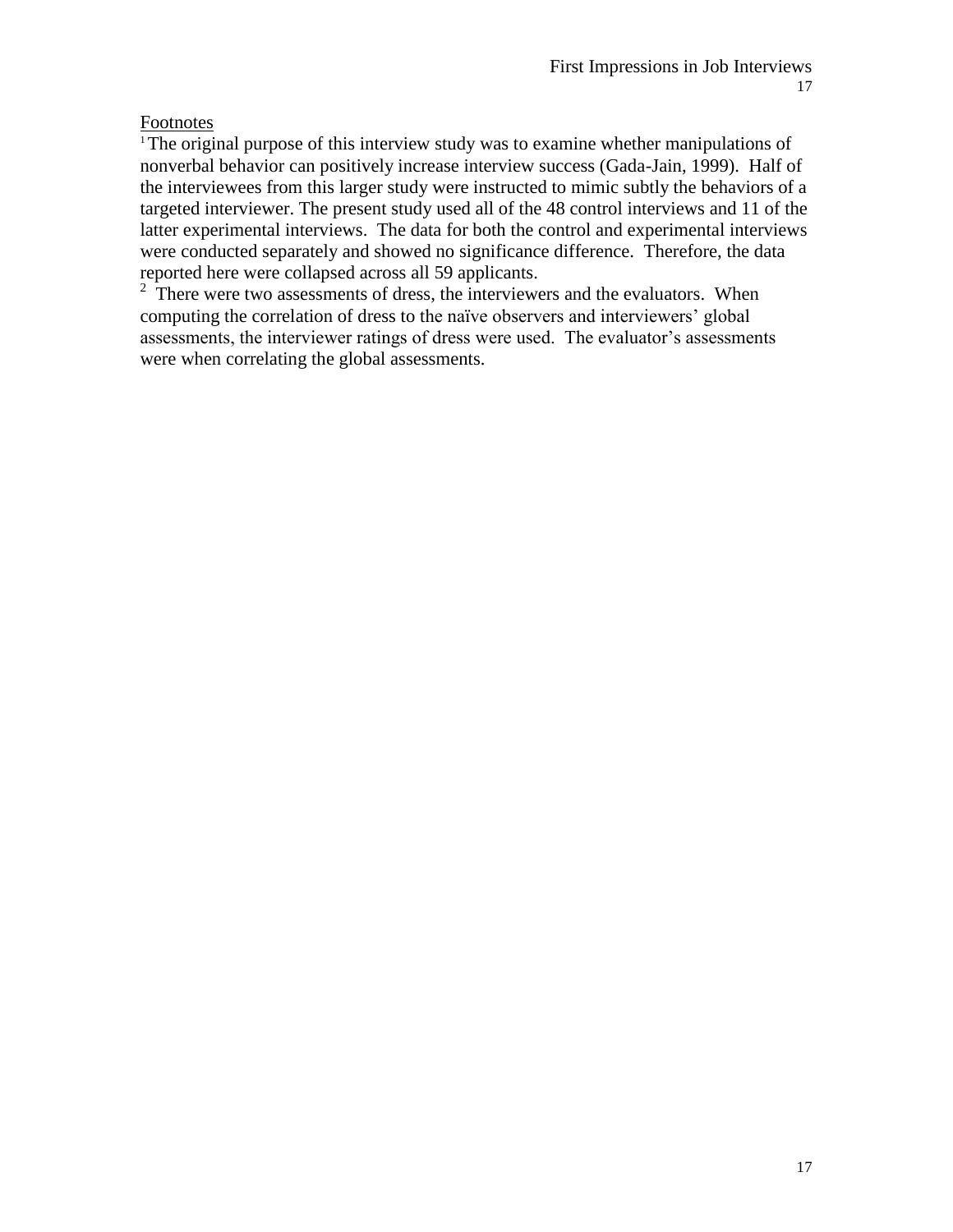## Appendix A. Interview protocol of the active interviewers.

## **Interview Greeting**

Interviewer 1: Hi! I am \_\_\_\_ (interviewee introduces themselves) – Handshake. I guess you are here for the screening interview. I am one of the interviewers on the panel today. [pointing to Interviewer 2] This is my colleague.

Interviewer 2: Hi! I am \_\_\_. How are you doing today?

(interviewee answers)

Interviewer 2: Good! Did you have any trouble finding your way here?

(Interviewee answers)

Interviewer 2: (respond to interviewee)

Interviewer 1: (respond to interviewee too and then...) Now, for the next 15 minutes we will conduct the interview (CHECK TIME). This interview is of a general type. The aim here is to screen candidates for a final selection interview. So, we have a few questions for you.

Let's begin by telling us who you are.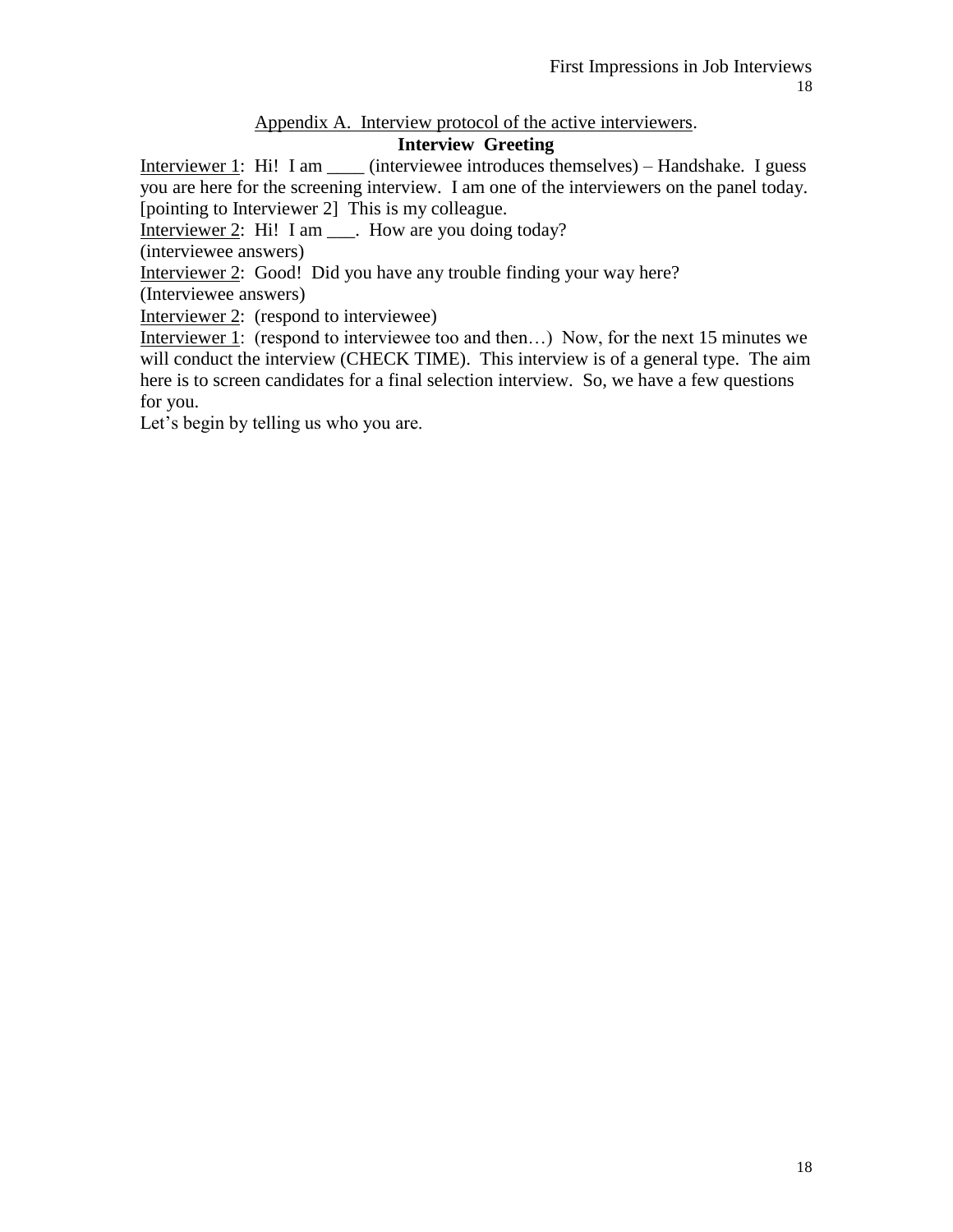## **Interview Questions**

- 1) Tell us a little about yourself…
	- a. about who you are
	- b. where did you go for high school?
	- c. What hobbies do you have, are you part of any organizations on campus
- 2) Have you been living in Toledo for sometime? What are your feelings about living in Toledo?
- 3) What is your major here?
	- a. status in school
	- b. plan to continue
- 4) Tell us something about your general career interests.
- 5) Are you working at present? (if yes) What is your job? [ (if no) Have you worked in the past? (if yes) What was your job?]
	- a. What are your duties there?
- 6) What would you call your potentials or assets?
	- a. Your personal characteristics at work.
	- b. Why do you consider these as assets?
	- c. Have these qualities helped you in the past?
- In the past have you ever had any differences in opinion with your superiors?
	- a. How did you handle that?
- 7) What do you think matters most in being successful luck, abilities, experience or hard work?
	- a. Why do you think so?
- 8) What kind of people do you like being around?
	- a. as friends
	- b. In the work environment?

What if a co-worker is highly critical of you in front of others, how would you handle that?

- 9) What is your most unique quality?
	- a. How does your unique quality, your skills, give you a cutting-edge over other applicants?
- 10) Why should we choose you among all the other applicants?
- 11) What are your future goals regarding your career?
- 12) How do you picture yourself 10 years from now?
- 13) What is your biggest weakness?
	- a. How will that hinder your performance?
- 14) What will be the ideal job for you?
- 15) If you are offered the job of your choice, what are your expectations from this job?
	- a. What does your ideal job mean for you?
	- b. In terms of values, salary, advancement opportunity?
- In the past has your superior ever given you a mark lower than you expected or deserved? a. What did you do?
- 16) How do you think you can benefit the organization, if you are offered a job? Why should we hire you?
- 17) Finally, if we offer you a job, when can you start?